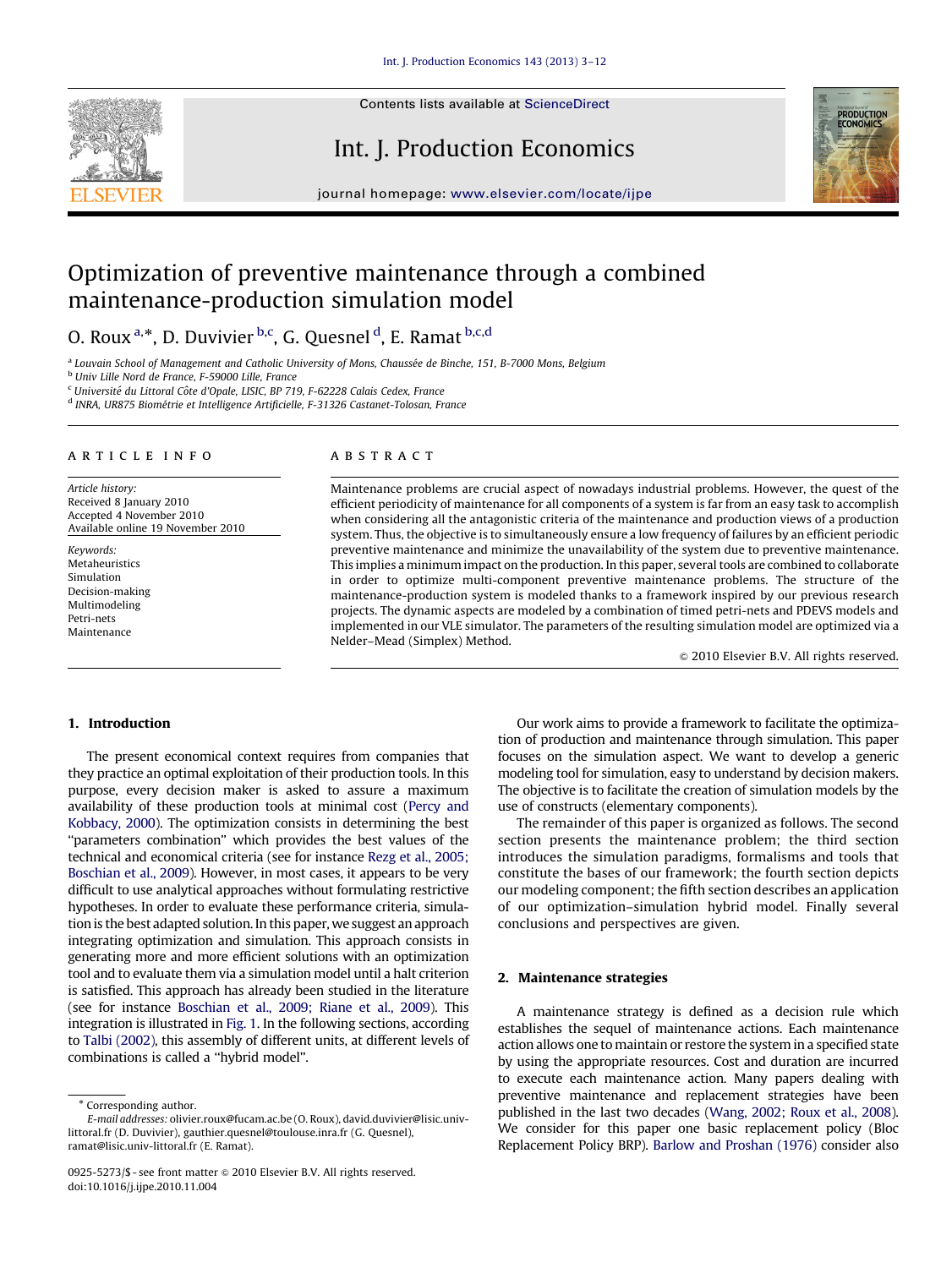<span id="page-1-0"></span>

| <b>OPTIMIZATION</b> | <b>Transmitted data</b> | <b>SIMULATION</b> |
|---------------------|-------------------------|-------------------|
| Nelder-Mead         | Parameters              |                   |
| method              | Performance criteria    | Simulation        |
|                     |                         |                   |

Fig. 1. Optimization and simulation integration.

the BRP where the replacements are undertaken at KT with  $K=1,2,3,...$  and T a fixed time, or at failure (see [Fig. 2\)](#page--1-0). Only new items are used to perform replacement.  $C_p$  and  $C_c$  are respectively the preventive and corrective replacement costs. Similarly  $T_p$  is defined as the duration for preventive maintenance action, and  $T_c$  as the duration for corrective maintenance operation. This maintenance strategy is also used in the simulation model described in the following sections.

In the result section, the availability is considered as the criterion to maximize. Effectively, since we are simultaneously considering production and maintenance in a context where production costs are higher than maintenance costs, the availability is a more adequate criterion than the maintenance costs. However, our model can be used to optimize the maintenance costs if needed.

# 3. Simulation

This section presents the VLE simulator and the underlying paradigm and formalism. This simulator relies on strong concepts and intrinsically provides multimodeling capabilities. This perfectly matches the objective of the simulation and modeling tool that we are currently implementing. This is also largely facilitated by the available extensions such as Petri-nets ([Peterson, 1977](#page--1-0)).

### 3.1. DEVS, VLE and Petri-nets

Nowadays, it is recognized that multimodeling is a powerful concept for the modeling and simulation of large complex systems. At the end of 1980s, [Fishwick and Zeigler \(1992\)](#page--1-0) introduced the multimodeling basis concepts. One can define multimodels as large models which are composed of different types of models (i.e. different paradigms or formalisms), ([Fishwick, 1995](#page--1-0)). Concepts like refinement and hierarchical composition are basis of multimodeling. The first describes the decomposition of one model into several other ones in order to refine the behavior of the composed model. The last defines the opposite process: it is called models aggregation. In this context, a major issue is how to deal with the coupling of heterogeneous models. Several works dealing with the coupling of heterogeneous models have already been published. For a review of concepts and techniques, see the book of [Zeigler et al. \(2000\).](#page--1-0) With DEVS, discrete event system specification, [Zeigler \(1976\)](#page--1-0) has provided formal basis for the construction of coupled model in a network or graph manner. In this section, we focus on the discrete event system specification (DEVS) formalisms and their associated extensions, in particular Petri-nets.

# 3.1.1. Discrete event simulation

Our works take place in the Modeling and Simulation (M&S) theory defined by [Zeigler \(1976\).](#page--1-0) M&S theory tends to be as general as possible. It addresses major issues of computer sciences. From artificial intelligence to model design and distributed simulations, M&S theory aims to develop a common framework (formal and operational) for the specification of dynamical systems. Many theoretical basis and formal extensions to DEVS were carried out, therefore, we advise the second edition of [Zeigler et al.'s](#page--1-0) [\(2000\)](#page--1-0) book to have an overall picture of these works. DEVS defines an atomic model as a set of input and output ports and a set of state transition functions:  $M = \langle X, Y, S, \delta_{int}, \delta_{ext}, \lambda, ta \rangle$  where X is the set of input values and Y is the set of output values, S is the set of sequential states,  $\delta_{int}: S \rightarrow S$  is the internal transition function  $\delta_{ext}:$  $Q \times X \rightarrow S$  is the external transition function,  $\lambda$ :  $S \rightarrow Y$  is the output function,  $ta: S \rightarrow \mathbb{R}_0^+$  is the time advance function,  $Q = \{(s,e) | s \in S, 0 \le e \le ta(s)\}\$ is the set of total states, e is the time elapsed since last transition.

Every atomic model can be coupled with one or several other atomic models to build a coupled model. This operation can be repeated to form a hierarchy of coupled models. The set of atomic and coupled models and their connections are named the structure of the model. This leads to the following notation:

#### $DEVS_N = \langle X, Y, D, EIC, EOC, IC \rangle$

where  $X$  and  $Y$  are input and output ports,  $D$  the set of models, EIC, EOC and IC, respectively, input, output and internal connections. Moreover, DEVS is an operational formalism, i.e. it provides the algorithms (the abstract simulators) that implement the formal models. So, since the beginning of the DEVS works, several DEVS simulators are implemented. The next section develops the VLE simulator, based on the DEVS formalism.

## 3.1.2. VLE

VLE [\(Quesnel et al., 2009, 2007,](#page--1-0) Virtual Laboratory Environment<sup>1</sup>) is a software and an API (Application Programming Interface) which supports multimodeling and simulation by implementing the DEVS abstract simulator. VLE is oriented toward the integration of heterogeneous formalisms. Furthermore, VLE is able to integrate specific models developed in most popular programming languages into one single multimodel. VLE implements the dynamic structure discrete event (DSDE) formalism ([Barros, 1997](#page--1-0)) which provides the abstract simulators for parallel DEVS (PDEVS) [\(Zeigler et al., 2000](#page--1-0)) for the parallelization of atomic models and dynamic structure DEVS (DSDEVS) ([Barros, 1996](#page--1-0)) for the M&S of systems where drastic changes of structures and behaviors can occur over time. DSDE abstract simulators gives to VLE the ability to simulate distributed models and to load and/or delete atomic and coupled models at runtime. VLE proposes several simulators for particular formalisms; for instance, cellular automata, ordinary differential equations (ODE), spatialized ODE, difference equations, various finite state automata (Moore, Mealy, UML statecharts, Petri-nets, etc.) and so on.

This framework can be used to model, simulate, analyze and visualize dynamics of complex systems. His main features are: multimodeling abilities (coupling heterogeneous models), a general formal basis for modeling dynamic systems and an associated operational semantic, a modular and hierarchical representation of the structure of coupled models with associated coupling and coordination algorithms, coupling of pre-existing models, distributed simulations, a component based development for the acceptance of new visualization tools, storage formats and experimental frame design tools, and free and open source software.

#### 3.1.3. Petri-nets

In order to include the Petri-nets formalism in VLE, the DEVS approach is applied to the Petri-nets [\(Peterson, 1977](#page--1-0)). Works dealing with the mapping of Petri-nets into DEVS exists (see [Jacques and](#page--1-0) [Wainer, 2002](#page--1-0) for instance). In these works, places and transitions are specified as atomic models and the network as coupled model. In our approach, a Petri-net simulator is wrapped in a DEVS simulator. In the following paragraphs, we give the definition of a Petri-net:  $PN = (P, T, F, T)$  $W, m_0$ ), where:

 $P = \{p_1,...,p_p\}$  is a set of places and  $p = \text{card}(P)$ ;  $T = \{t_1, \ldots, t_t\}$  is a set of transitions and  $t = \text{card}(T)$ ;  $F \subseteq (P \times T) \cup (T \times P);$ 

<sup>1</sup> <http://www.vle-project.org>